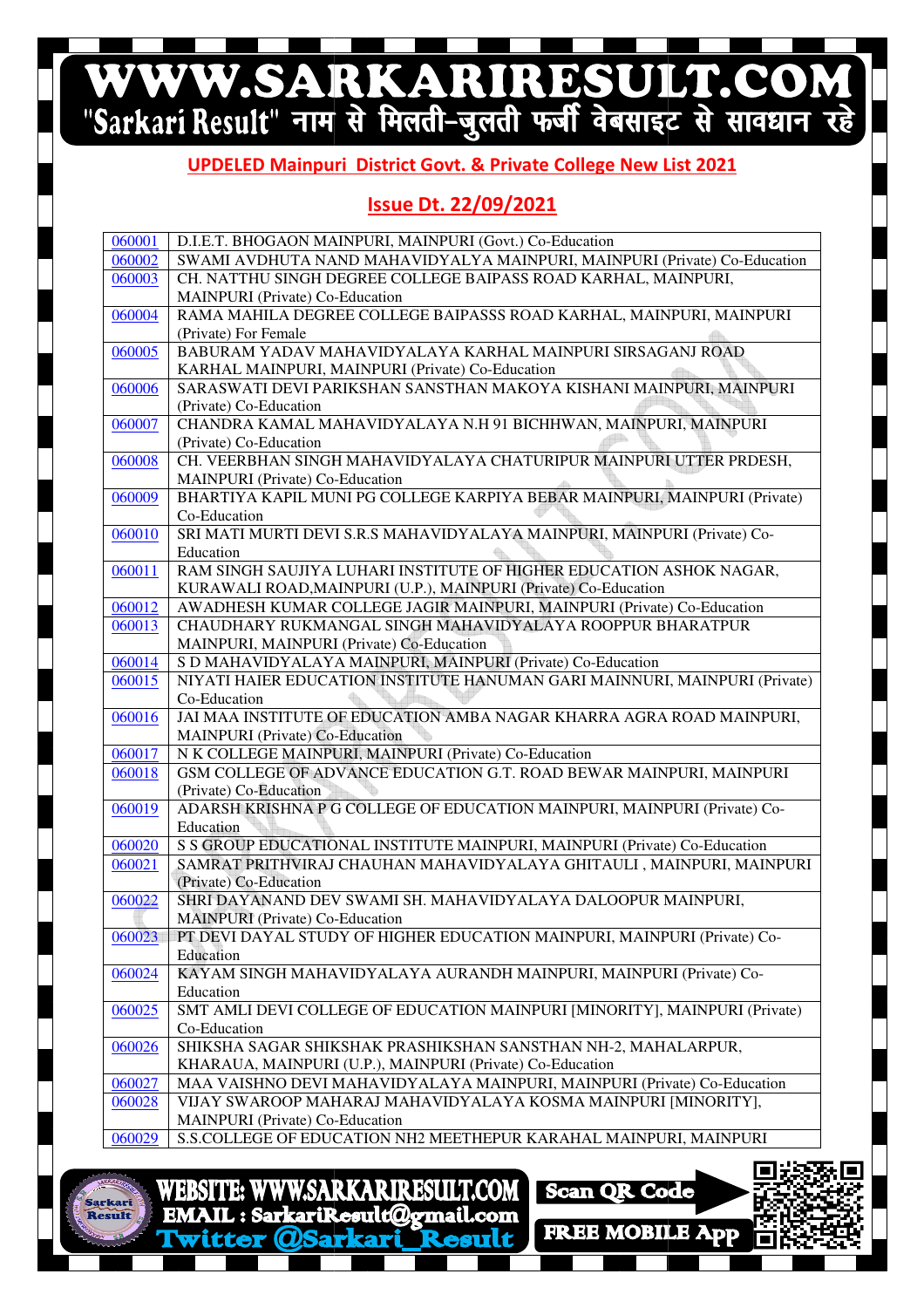## WWW.SARKARIRESULT.COM

|        | (Private) Co-Education                                                                                    |
|--------|-----------------------------------------------------------------------------------------------------------|
| 060030 | K.S.DEGREE COLLEGE AURANDH MAINPURI, MAINPURI (Private) Co-Education                                      |
| 060031 | SHRI BABURAM MAHAVIDYALYA NAGLA MANDAL PRONKHA MAINPURI, MAINPURI                                         |
|        | (Private) Co-Education                                                                                    |
| 060032 | MAHABODHI MAHAVIDYALAYA MAINPURI ROAD KUSMARA MAINPURI [MINORITY],                                        |
|        | MAINPURI (Private) Co-Education                                                                           |
| 060033 | YOGIRAJ SHRIKRISHNA MAHAVIDYALAYA BHONGAON MAINPURI, MAINPURI                                             |
|        | (Private) Co-Education<br>DIGVIJAY SINGH DEGREE COLLEGE SHAYAMPUR BHATPURA NAVIGANJ MAINPURI,             |
| 060034 |                                                                                                           |
|        | MAINPURI (Private) Co-Education<br>BHAGWATI DEVI SMRATI MAHAVIDYALAYA KURARI MAINPURI, MAINPURI (Private) |
| 060035 | Co-Education                                                                                              |
| 060036 | R.B.S.COLLEGE GAHIYAPUR POST KURAWALI MAINPURI, MAINPURI (Private) Co-                                    |
|        | Education                                                                                                 |
| 060037 | ADRASH KRISHANA COLLEGE BICHHWAN ROAD MAINPURI, MAINPURI (Private) Co-                                    |
|        | Education                                                                                                 |
| 060038 | UPDESH SINGH CHAUHAN MAHAVIDYALAYA BEWAR MAINPURI, MAINPURI (Private)                                     |
|        | Co-Education                                                                                              |
| 060039 | J.S.MEMORIYAL MAHAVIDYALAYA G.T. ROAD NAURANGABAD BHONGAON                                                |
|        | MAINPURI, MAINPURI (Private) Co-Education                                                                 |
| 060040 | SHRI RAMDAS MAHAVIDYALAYA PARTAPUR KISHNI MAINPURI, MAINPURI (Private)                                    |
|        | Co-Education                                                                                              |
| 060041 | CHAUDHARI GAJRAJ SINGH DEGREE COLLEGE NAGLA RAJA KARHAL MAINPURI,                                         |
|        | <b>MAINPURI</b> (Private) Co-Education                                                                    |
| 060042 | CH. SURAJ SINGH MAHAVIDYALAYA JAGIR MAINPURI, MAINPURI (Private) Co-Education                             |
| 060043 | PREM PRAYAG MAHAVIDYALAYA BHONGAON MAINPURI, MAINPURI (Private) Co-                                       |
|        | Education                                                                                                 |
| 060044 | PT. RAVINDRA DEV INSTITUTE OF EDUCATION MANIKPUR ALIPUR KHERA MAINPURI,                                   |
|        | <b>MAINPURI</b> (Private) Co-Education                                                                    |
| 060045 | S.N. MAHAVIDHYALAYA VINODPUR BHONGAON MAINPURI, MAINPURI (Private) Co-                                    |
|        | Education                                                                                                 |
| 060046 | RASEE INSTITUTE OF EDUCATIONS AGRA ROAD MAINPURI, MAINPURI (Private) Co-                                  |
|        | Education                                                                                                 |
| 060047 | SHRI GOVARDHAN MAHAVIDYALAYA PUSHPANAGAR KISHNI MAINPURI, MAINPURI                                        |
|        | (Private) Co-Education                                                                                    |
| 060048 | J.D.S.B.S.B.S. SHIKSHA SADAN SULTANPUR KISHNI MAINPURI, MAINPURI (Private) Co-                            |
|        | Education                                                                                                 |
| 060049 | MAHARISHI PARASHURAM INSTITUTE OF HIGHER EDUCATION, MAINPURI (Private) Co-<br>Education                   |
| 060050 | RS MAHAVIDYALAYA HARCHANDPUR MAINPURI, MAINPURI (Private) Co-Education                                    |
| 060051 | SHRI RAJENDRA SINGH MAHAVIDYALAYA BISHUNPUR KURAWALI MAINPURI,                                            |
|        | <b>MAINPURI</b> (Private) Co-Education                                                                    |
| 060052 | J.S.COLLEGE OF EDUCATION VIJAY NAGAR KUSMARA MAINPURI, MAINPURI (Private)                                 |
|        | Co-Education                                                                                              |
| 060053 | CH. NATTHU SINGH YADAV MAHAVIDYALAYA DIHULI MAINPURI, MAINPURI (Private)                                  |
|        | Co-Education                                                                                              |
| 060054 | S.R. MAHAVIDYALAYA GOVINDEPUR BHONGAON MAINPURI, MAINPURI (Private) Co-                                   |
|        | Education                                                                                                 |
| 060055 | CH. MADHAV SINGH SMARAK MAHAVIDHYALAYA AWADH NAGAR KISHNI                                                 |
|        | MAINPURI, MAINPURI (Private) Co-Education                                                                 |
| 060056 | MAYA MOHAN MAHILA MAHAVIDHAYALA SAUNASI MAINPURI, MAINPURI (Private)                                      |
|        | Co-Education                                                                                              |
| 060057 | SHRI SHIV RAJ SINGH MAHAVIDHYALAYA GAPKAPUR KISHNI MAINPURI, MAINPURI                                     |
|        | (Private) Co-Education                                                                                    |

WEBSITE: WWW.SARKARIRESULT.COM **EMAIL: SarkariResult@gmail.com** witter **@Sarkari**